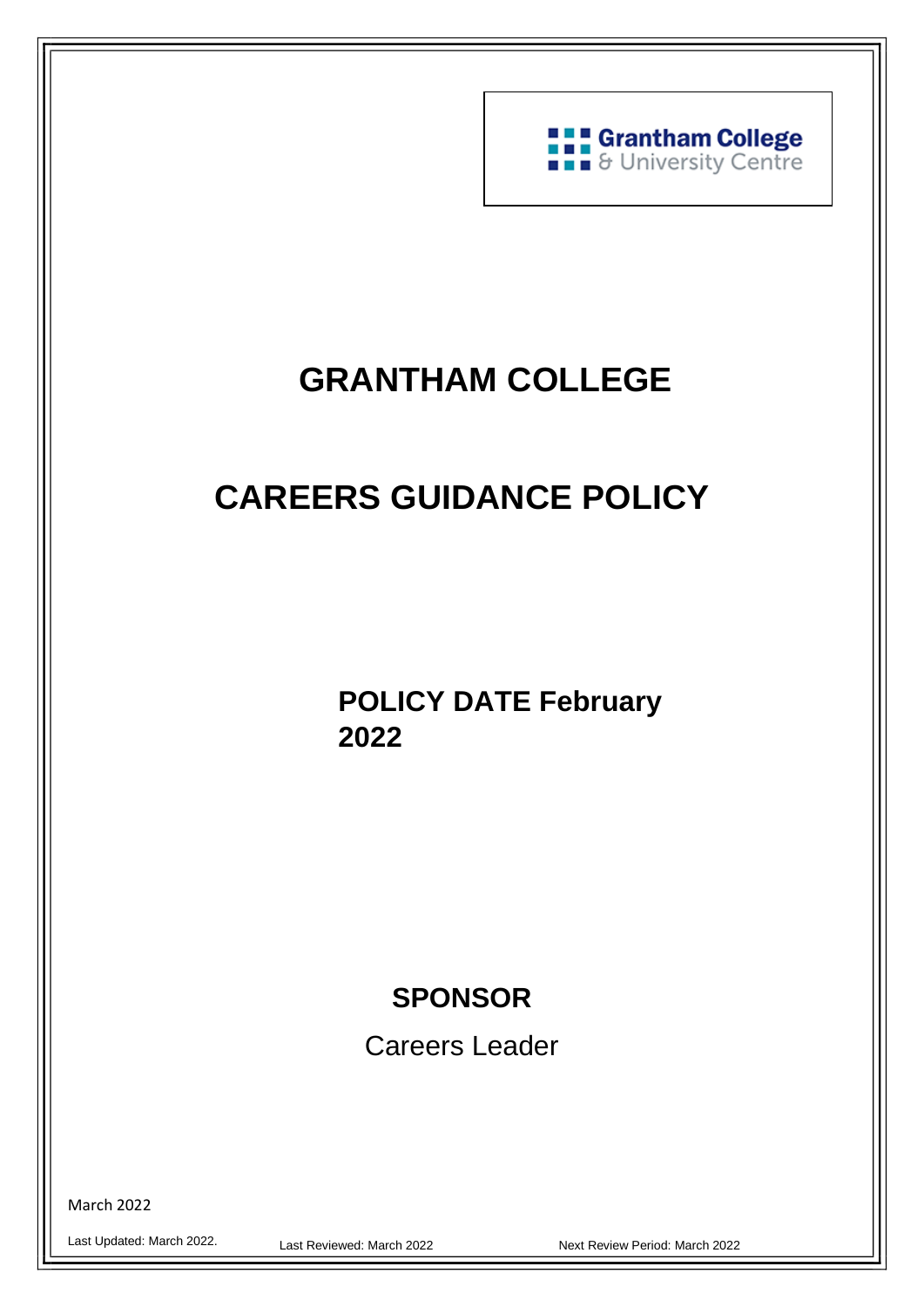### **Equality and Diversity Statement**

Grantham College strives to treat all its members and visitors fairly and aims to eliminate unjustifiable discrimination on the grounds of gender, race, nationality, ethnic or national origin, political beliefs or practices, disability, marital status, family circumstances, sexual orientation, spent criminal convictions, age or any other inappropriate grounds.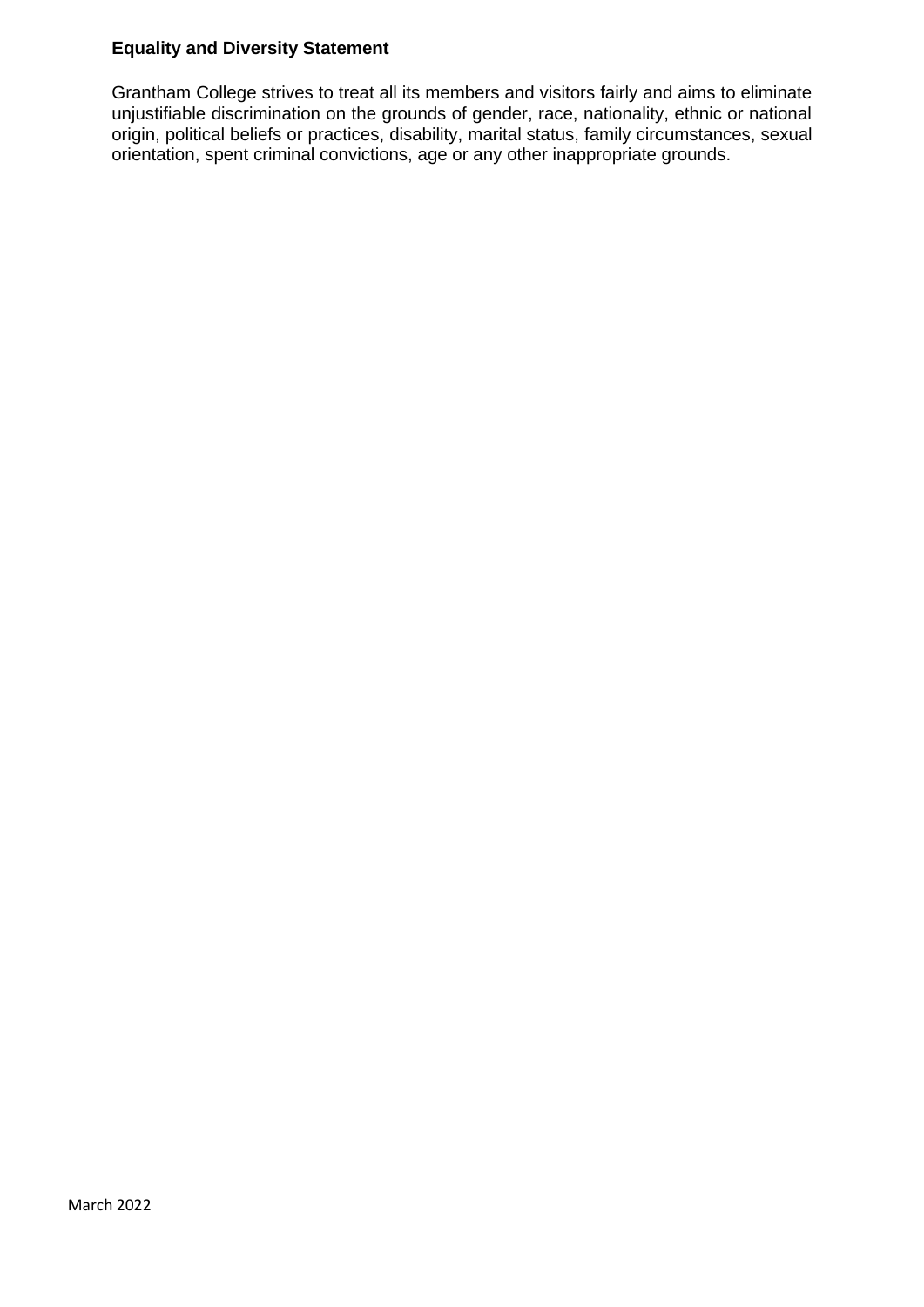# **GRANTHAM COLLEGE**

# **CAREERS GUIDANCE POLICY**

# **CONTENTS**

| <b>Section</b><br><b>Contents</b> | <b>Page Number</b> |
|-----------------------------------|--------------------|
| 1 Purpose                         | 1                  |
| 2 Aim                             | 1                  |
| 3 Introduction                    | 1                  |
| 4 Context                         | $\mathbf 1$        |
| 5 Key Responsibilities            | $\overline{2}$     |
| 6 Key Objectives                  | 3                  |
| 7 Key Actions                     | $\overline{4}$     |
| 8 Quality Assurance               | 5                  |
| 9 Review                          |                    |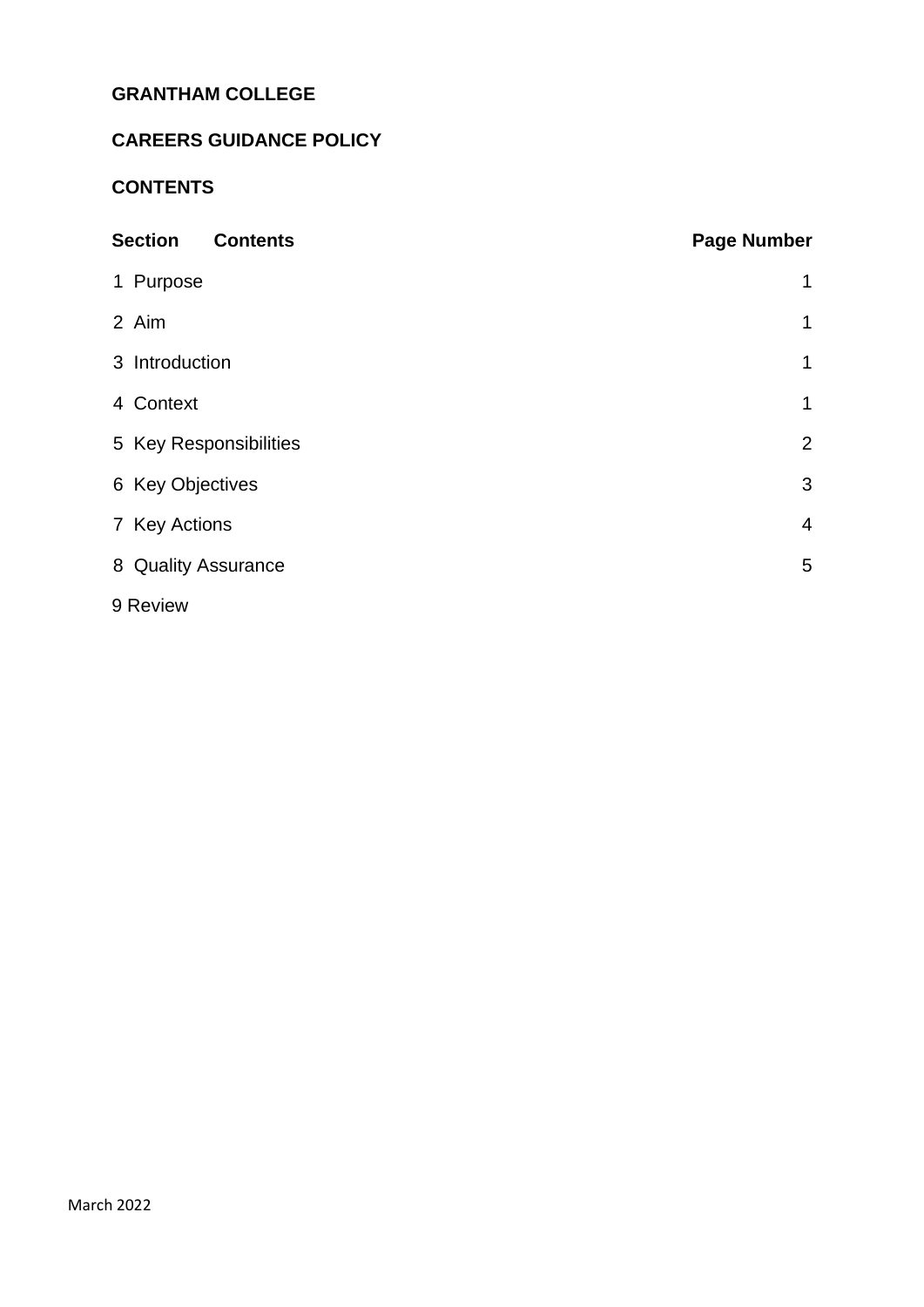#### **GRANTHAM COLLEGE**

#### **CAREERS GUIDANCE POLICY**

#### <span id="page-3-0"></span>**1 PURPOSE**

To put procedures in place within the College to ensure learners and clients receive and have access to a stable careers programme and up-to-date and impartial information, advice and guidance that will help them to make well informed, realistic career and employment decisions. Careers guidance includes all activities intended to assist individuals in making decisions about their future education and training; this may also be referred to as careers education, information, advice and guidance (CEIAG).

#### <span id="page-3-1"></span>**2 AIM**

To set out how, when, and by whom careers guidance activities will be delivered within the College.

#### <span id="page-3-2"></span>**3 INTRODUCTION**

For individuals to progress and achieve their potential within the labour market it is essential that they have the knowledge, experience and skills they need to do this. It is acknowledged that the average individual will change their job and/or career on a number of occasions during their working life. Managing these transitions successfully is greatly enhanced if the individuals receive accurate and up-to-date careers guidance. This is as important, therefore, for the adult learner as it is for the school leaver.

#### <span id="page-3-3"></span>**4 CONTEXT**

In relation to this policy the term careers guidance refers to activities that include:

- a. supporting clients/learners in their choice of programme at the College
- b. the provision of specialist 1:1 impartial careers information, advice and guidance
- c. supporting learners to gain the skills to make and implement well informed and realistic career decisions and successfully manage change and transition to further or higher education or employment.

The term "careers programme" refers to all careers guidance activities delivered by the College to learners up to and including the age of 18 (and up to the age of 25 for those with Education and Health Care Plans).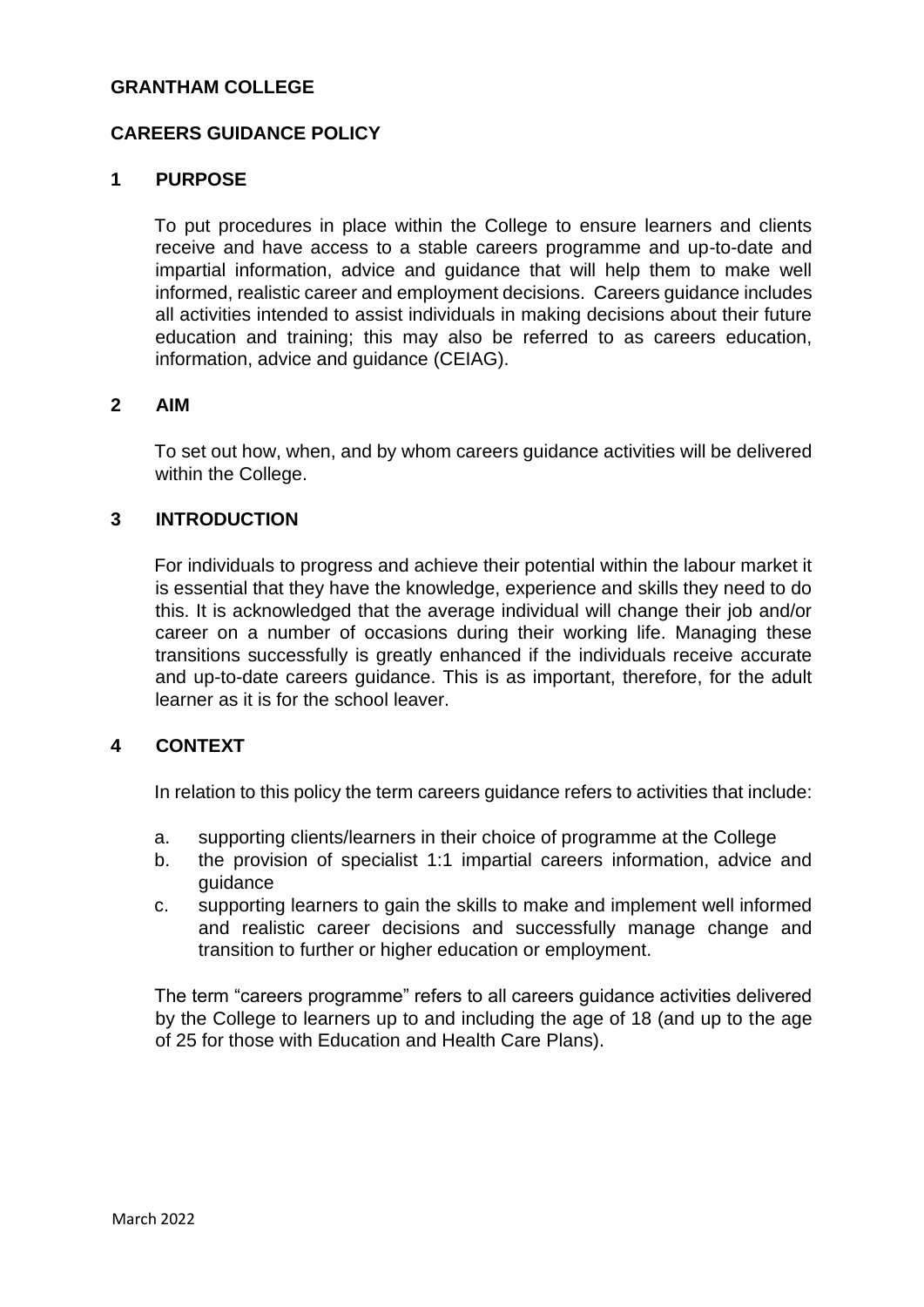# <span id="page-4-0"></span>**5 KEY RESPONSIBILITIES**

The Vice principal HR & Student Support and the Careers Leader is responsible and accountable for the delivery of the College's careers & employability programme, careers guidance and IAGE, supported by the Careers Adviser Student Mentors and IAG reception team

Pre-entry support to match clients/learners to the most appropriate choice of programme at Grantham College involves a number of teams working together. This includes information on the College website, open days, welcome days, school's liaison activity, course information enquiries and careers guidance interviews. These activities will be carried out by:

- Student Mentors
- Careers Advisor
- HE Team
- Teachers/Instructors/Assessors
- IAG Reception Team

The function of providing personal careers guidance interviews to external clients, applicants and learners will be carried out the Careers Advisor who holds an IAG Level 6 qualification.

The function of providing personal careers guidance interviews to learners up to and including the age of 18 (and up to the age of 25 for those with Education and Health Care Plans) will be carried out by the following staff who hold or are working towards an IAG Level 6 qualification.

Careers Advisor

Careers guidance activities will support learners to gain the skills to make and implement well-informed and realistic career decisions and successfully manage change and transition. For study programme learners this will include the core careers & employability programme delivered through the weekly Continuing Professional Development online sessions. Other careers education activities include encounters with employers, work experience, linking the curriculum to careers and activities such as; visiting speakers, mock interviews, University/College visits. These activities will be organised, delivered and supported by:

- Teachers/Instructors/Assessors
- Industrial Placement Team
- Heads of Curriculum
- **HE Engagement Officer**
- Careers Adviser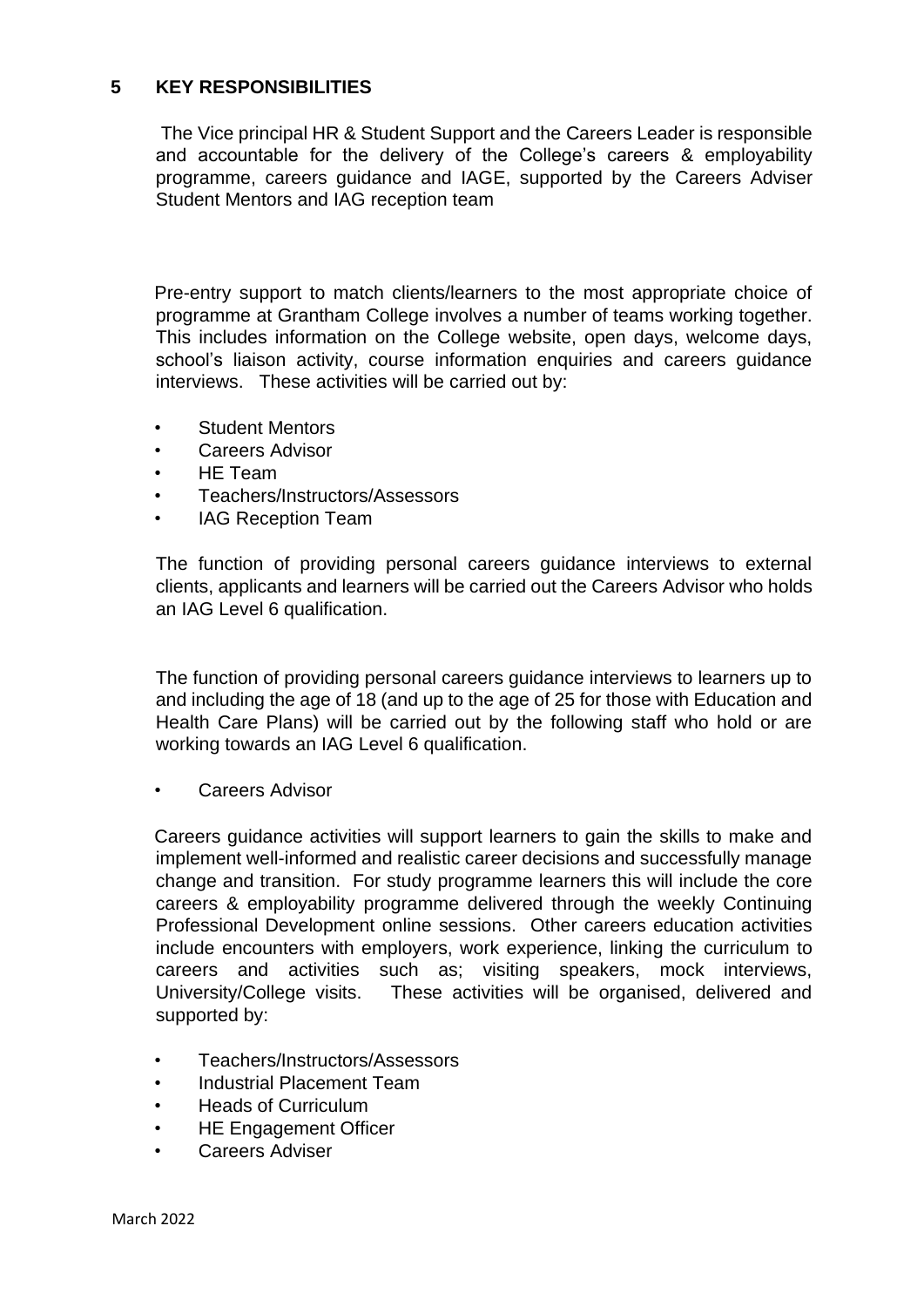5.8 In addition:

- The Student Mentors & Curriculum Teams will be responsible for providing accurate information about courses, including entry requirements.
- The Apprenticeship Team will be responsible for providing information to prospective apprentices and employers.
- The Marketing Team will be responsible for planning and delivering open days for prospective students to enable them to meet with College staff and find out about the opportunities the College offers them.
- Student Mentors and Curriculum Teams will be responsible for providing pre-entry clients with course information, advice at open days and progression within the same subject area.
- The HE Engagement Officer will be responsible for coordinating recruitment activities for higher education.

# <span id="page-5-0"></span> **6 KEY OBJECTIVES**

The key objectives are:

- To provide a stable careers programme for learners up to and including the age of 18 (and up to the age of 25 for those with Education and Health Care Plans).
- To ensure that all learners and clients of the College are assisted in their decision making by the provision of careers education, information, advice and guidance that is client centred, timely, realistic, impartial, accurate and supportive.
- To ensure that all learners and clients of the College have access to appropriately qualified specialist careers guidance staff.
- To ensure all study programme learners receive careers guidance and preparation for employment activities as part of a careers programme.
- To ensure all study programme learners have meaningful encounters with employers and employees.
- To ensure all study programme learners have first-hand experience of the workplace through work visits, work shadowing and/or work experience.
- To ensure that information, advice and guidance provided to learners/clients continues to comply with the Matrix Quality Standard.
- To ensure that all learners and clients of the College have access to a range of resources which adequately assist them in their career decision making, which are up to date, relevant and accurate.
- <span id="page-5-1"></span>• To ensure that information, advice and guidance is delivered in a manner which is sensitive to factors such as gender, race ethnicity, SEN and disability and complies with appropriate legislation.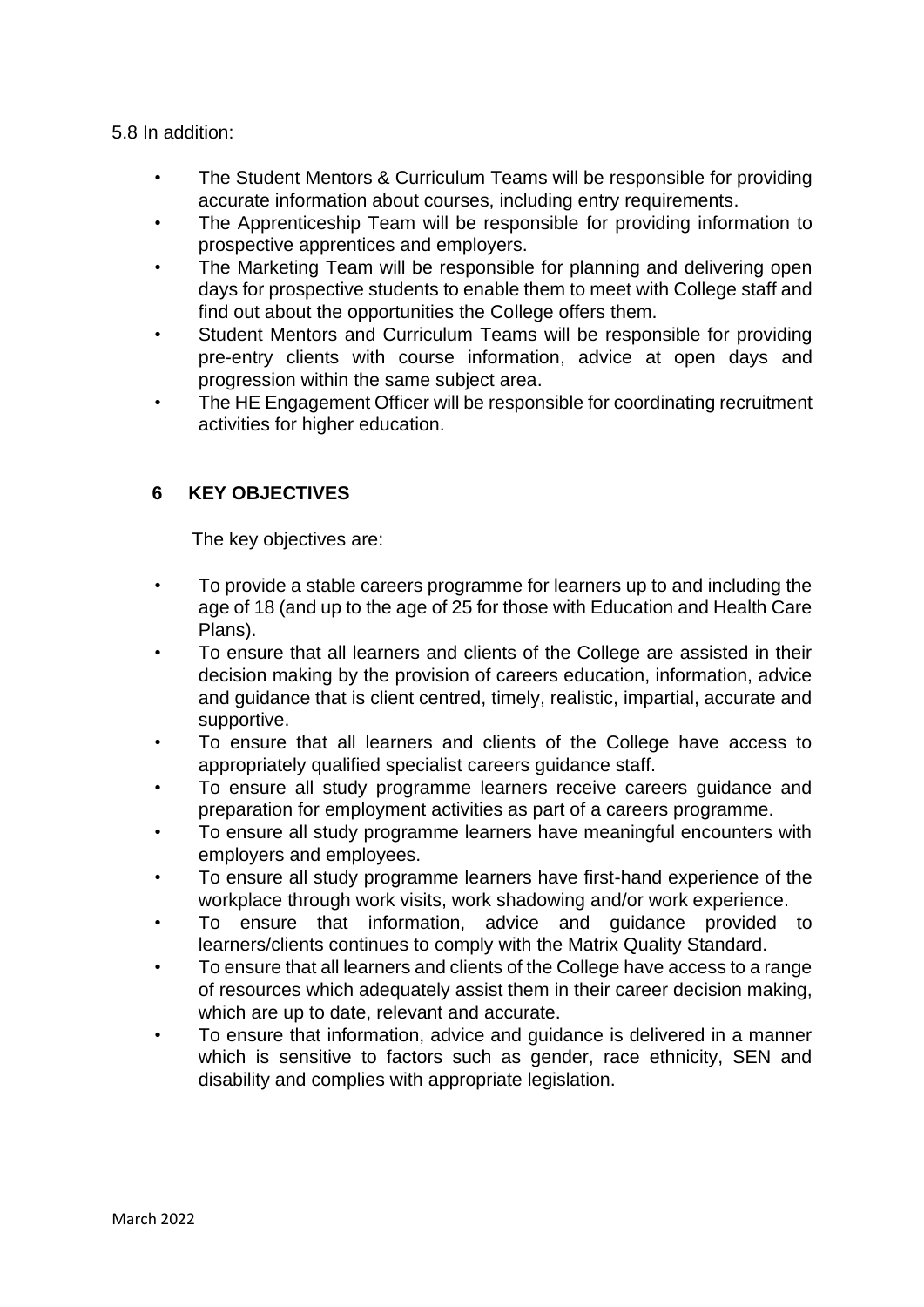# **7 KEY ACTIONS**

# 7.1 Pre-Entry Course Information, Advice and Guidance

- The College website will provide accurate information about courses and entry requirements for prospective students and their parents
- Information about the Careers Leader and the careers programme will be available on the College website for prospective students and their parents
- Labour Market Information for the local region will be available on the website for prospective students and their parents.
- Careers advice will be available at College Open Day events for prospective students
- All applicants will receive information and advice from an appropriately qualified member of staff on their choice of programme as part of the application process.
- Pre-application clients may book a personal guidance interview with the Careers Guidance Team.

### 7.2 Careers education, information advice and guidance for learners:

- All students aged 16-18 follow a study programme tailored to their future career aspirations of which preparation for employment forms an integral part.
- All study programme learners will participate in a core careers & Employment programme delivered through remote sessions throughout the year.
- Study programme learners will have one to one progress reviews conducted by a Progress coach which monitor learner progress along with the Lecturer.
- All study programme learners will have the opportunity to engage with employers during their programme.
- All study programme learners will participate in work experience or an industrial placement if completing a T Level qualification.
- All learners will be entitled to a personal careers' guidance interview with a qualified career professional.

# 7.3 Personal Careers Guidance Interviews

- All interviews will be conducted by an appropriately qualified person (qualified or working towards IAG Level 6).
- Learners will be entitled to an interview of a minimum 40 minutes duration.
- Interviews will be confidential, impartial and client centred.
- All learners attending a careers guidance interview will be entitled to an action plan describing what steps need to be taken to achieve their stated aim.
- Learners may receive support from a Careers Guidance Adviser on an ongoing basis if required.